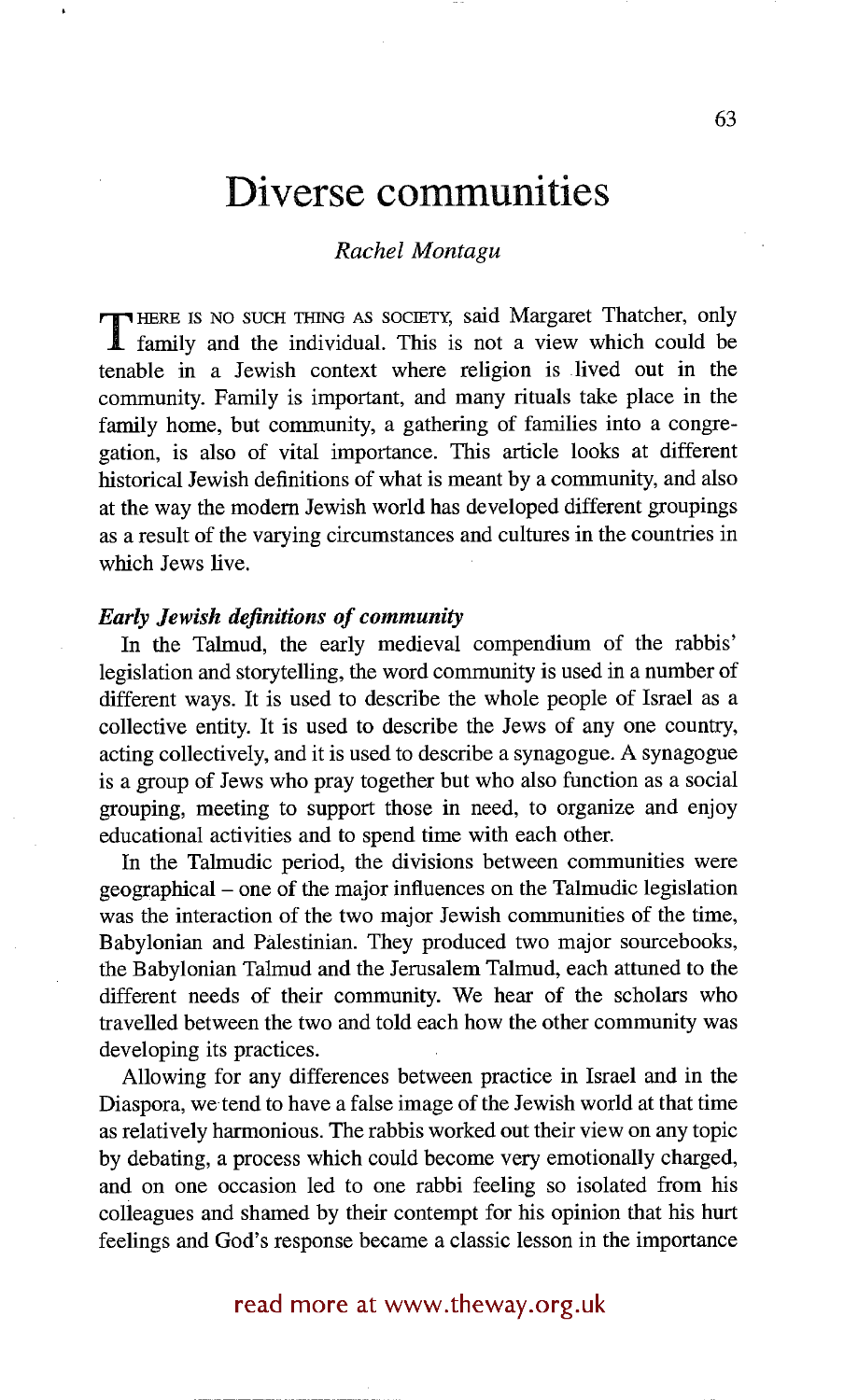of paying attention to the feelings of others.<sup>1</sup> It is however a truism that it is the victors who write history and neither Talmud contains more than glancing references to those like the Karaites (they believed in a literal interpretation of the biblical text and did not accept the less literal interpretations of the rabbis) who were not part of the rabbinic community.

### *Different areas of the Jewish world*

Over the centuries different customs developed, particularly between the European or *ashkenazi* Jewish community and the Spanish, North African and Eastern or *sephardi* community. Within the ashknenazi and sephardi worlds there were also regional differences. These differences were respected, perhaps because they were not based on ideology; they were the haphazard result of different communities, each in different circumstances, each interacting with the culture and language round them, which then informed their particular style of Jewish living.

These days, regional differences still exist and are lovingly documented in books like Claudia Roden's *History of Jewish food*<sup>2</sup> which includes recipes from around the Jewish world, many influenced by the national diet of the countries in which their originators lived. In the last three centuries another element has entered the ashkenazi world: division into different communities because of different ideology or belief as to how Jewish life in the Diaspora should be lived.

#### *Differences in belief*

In the seventeenth century a new form of Jewish life grew up in Eastern Europe. The early *hasidim* (pious ones) reacted against the intellectual snobbery of Polish Jewry, a world in which scholarship was all and the uneducated lacked status. The earliest teacher of *hasidic*  Judaism, the Baal Shem Tov, taught that the sincere piety of an ignorant but devout person was as precious to God as the commentaries of the most exalted sage. The *hasidim* stressed song, dancing and joy as ways to come close to God. They were pilloried by their contemporaries for irregularities in the times at which their services were held and their exaggerated respect for the *rebbe* or leader of each *hasidic* group. The ultra-orthodox descendants of their original opponents still mock the *hasidim* for their tendency to idolize their leaders and might not wish to let their daughters marry one, but now see the *hasidim* as fellow strict observers in a world in which too many Jews compromise too far with the wider non-Jewish world.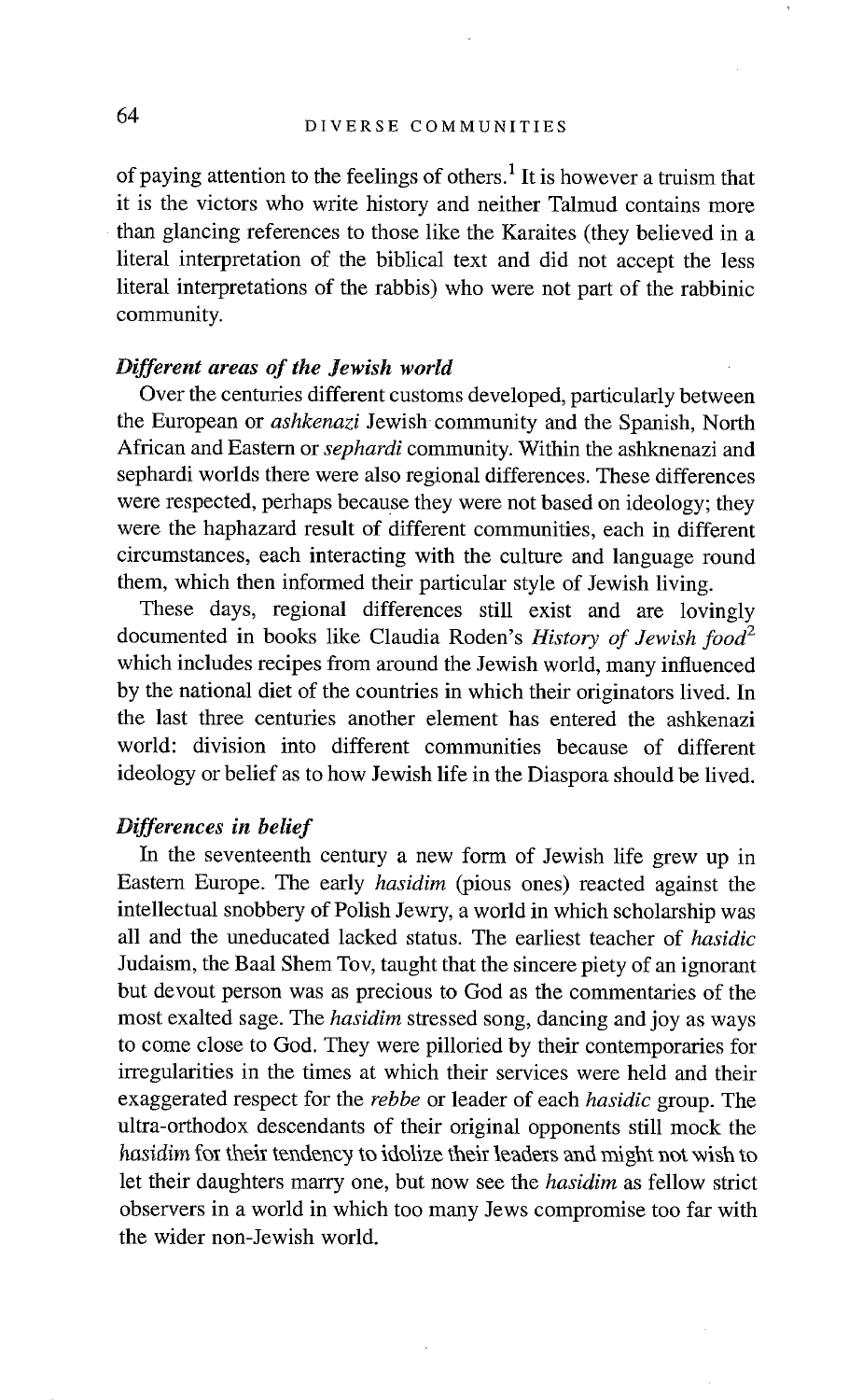Once Jews were emancipated in European society, differences of opinion arose as to how to manage the balancing act between life as a Jew and participation in the secular non-Jewish world. Early nineteenth-century attempts in America and Germany to modernize Judaism by holding services using the vernacular (perfectly acceptable in Jewish law but breaking the convention that Jewish public prayer should be in Hebrew), cutting out some of the repetitions from the traditional service and having sermons explaining the biblical readings more frequently than the traditional twice per annum, were greeted with enthusiasm by some and with horror by others. In Germany Rabbi Samson Raphael Hirsch pilloried the reformers and yet himself adopted at least some of their new traditions, ministerial robes for rabbis and frequent sermons for his new orthodox group whose watchword was 'be a Jew at home and a gentleman in the street'.

#### *Different Jewish religious organizations in Great Britain*

The large-scale immigration from Eastern Europe to North America and the UK at the end of the last century produced some new religious configurations. The United Synagogue was founded in England in 1870 by the existing Jewish community, who were mainly German in origin, not as well educated Jewishly as they and their children were becoming in general western learning, but keen to develop a dignified and traditional style of service. So keen were they to promote the United Synagogue as a Jewish equivalent to the Church of England that the Chief Rabbi of the day wore gaiters and ministers wore clerical collars, a tendency to imitate non-Jewish ways which would horrify the Jewish community in our day, now that it is 'OK to be ethnic' and no longer necessary for new immigrants to blend in as fast as possible. Their dignity and calm were not at all *heimish* or homelike to the large numbers of new immigrants from Eastern Europe and a separate umbrella organization was founded for the small informal synagogues they preferred. This was called the Federation of Synagogues. These two separate orthodox institutions continue to exist although they do not greatly differ in their attitudes to religious observance - yet both count among their members many who belong more from family loyalty than personal orthodox belief or practice.

Reform began in the UK in 1850 when some members of the sephardi community who had moved from the East End to the West End of London found intolerable the regulation of the Bevis Marks Synagogue (the first synagogue built in England by sephardi Jews from Holland after the Jews were permitted to return by Cromwell) that no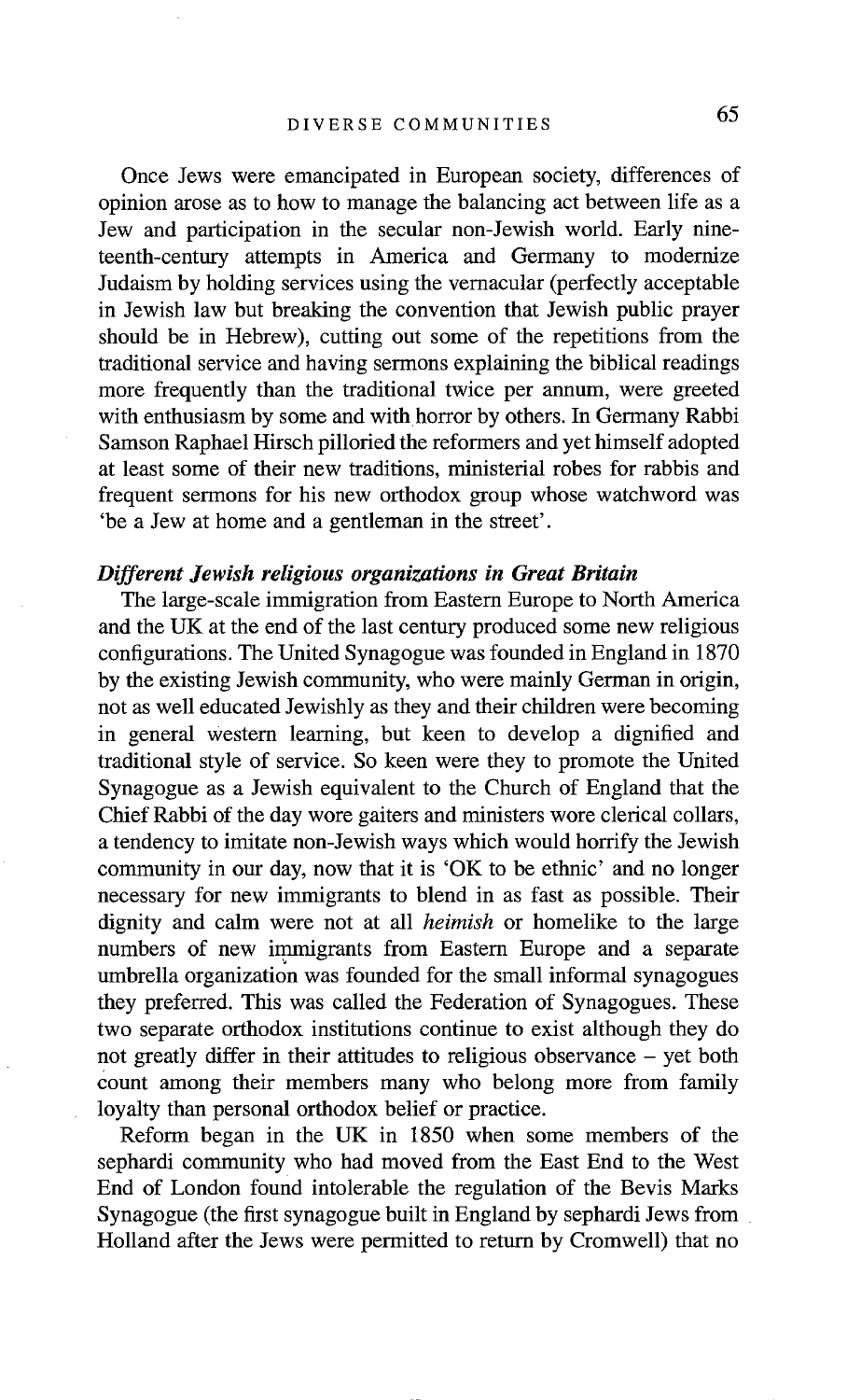new synagogue be founded in London; they now lived too far away to walk comfortably to the East End on the sabbath. They and some ashkenazi Jews formed a new synagogue whose aims were the abolition of the distinction between ashkenazi and sephardi – hence the name West London Synagogue of British Jews – and the organization of a good Jewish education for their children. Only later with the import from the USA of a rabbi who had gone through the Hebrew Union College, the seminary of the American Reform Movement, was some deeper ideological underpinning found for the new congregation. Even then their actual reforms of liturgy were limited compared to the commitment to equality between the genders and use of the vernacular in prayer that are the hallmarks of most progressive services today. In 1902 the founders of what was to become the Union of Liberal and Progressive Synagogues wished to use West London's premises for their inaugural service at which men and women were to sit together and prayers be said in English; this prospect so disconcerted the synagogue council that the service was eventually held at a nearby hotel.

While the founders of the Jewish Religious Union, later Union of Liberal and Progressive Synagogues, did not at first envision creating a new movement, they found that their protest against what they felt to be a stultifying traditionalism could not be encompassed under the auspices of the United Synagogue, although some pillars of the United Synagogue took an interest at the early stages. Like the Reform Synagogues of Great Britain, they gained enormously in numbers during the 1930s from the influx of Central European refugees from Hitler; many of the refugees had belonged to progressive synagogues in Europe and refugee rabbis provided a core of scholarly leadership which the British progressive community had previously lacked. The other part of the Anglo-Jewish world to be greatly reinforced by the Second World War immigrants was the Ultra-Orthodox, who gained both the cultured spiritual descendants of Samson Raphael Hirsch and a far larger hasidic community than had previously existed in the UK.

#### *American influences*

In America a rather different religious landscape emerged. The nineteenth-century Reform movement was no more a comfortable home for the traditionalist turn-of-the-century immigrants from Russia and Poland than the United Synagogue in England. In the USA it was the newcomers who took the name United Synagogue but developed it into a rather different organization than its English cousin. The United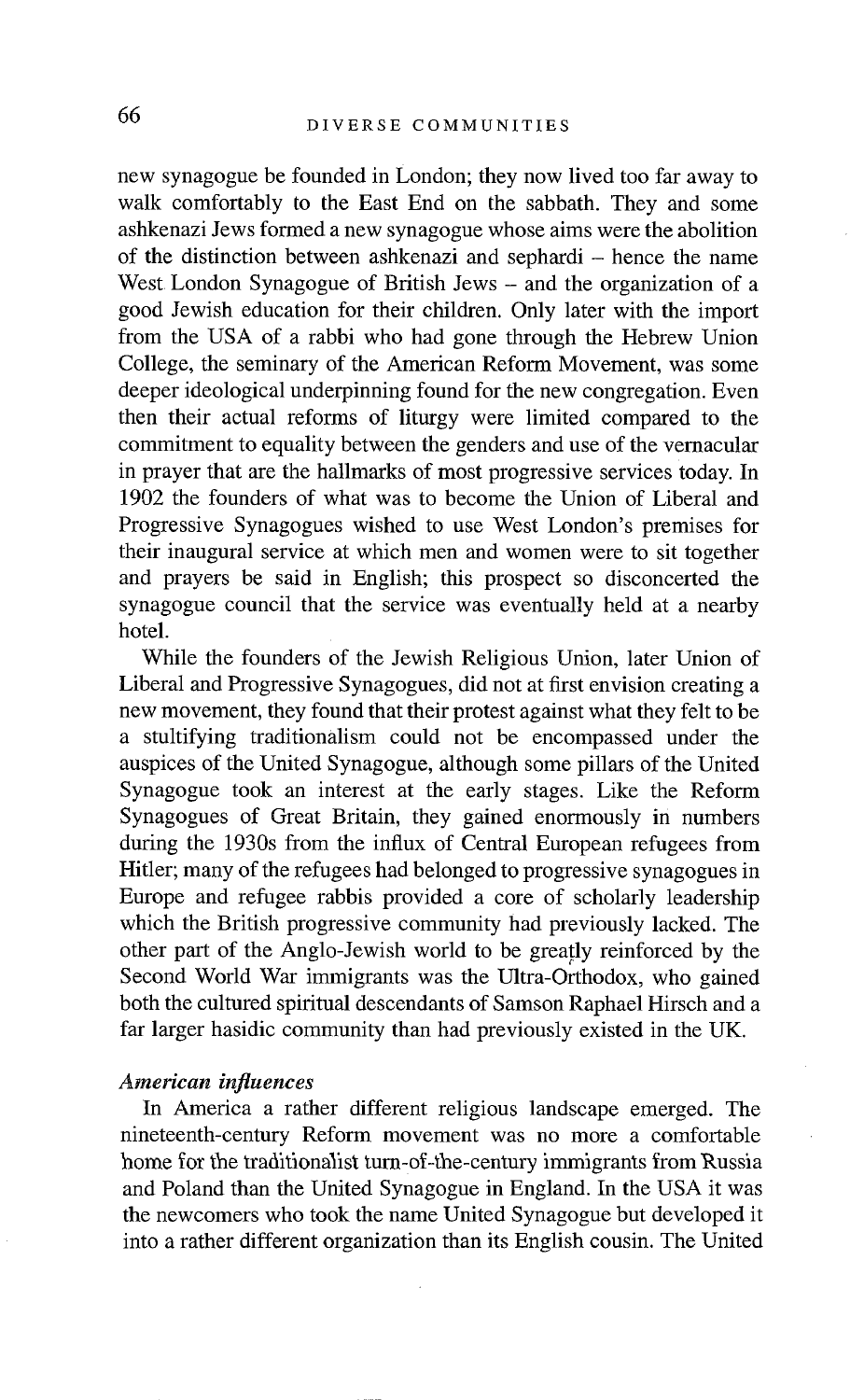Synagogue was also called Conservative and stood for a traditional approach to liturgy but a more flexible attitude to innovations in Jewish law. In America most Jews belong either to Conservative or Reform congregations and those who belong to Orthodox synagogues do so out of commitment to traditional observance and the immutability of Jewish law.

Rabbi Dr Louis Jacobs, an outstanding scholar, unintentionally caused a major theological controversy in the Anglo-Jewish community in 1962 when his appointment as head of Jews' College (the rabbinical seminary of the United Synagogue) and prospective future Chief Rabbi was blocked because one of the religious authorities of the United Synagogue advised the then Chief Rabbi that one of Jacobs' books, *We have reason to believe 3* contained heterodox ideas on the origins of the Pentateuch, as it stated that not all the Pentateuch could be regarded as literally dictated by God to Moses. Jacobs' supporters left the United Synagogue, and their new synagogue, which later developed a small group of like-minded associates, linked themselves to the American Conservative movement. In England and Israel now they prefer to describe themselves by the Hebrew word *Masorti,*  traditional, which they feel gives a clearer and less politically confusing statement of their position. Some Masorti congregations encourage a more equal role for women.

Another import from the USA to Great Britain was the *chavurah* or community group. In America in the sixties they developed as autonomous circles who preferred an enthusiastic do-it-yourself approach to a sitting passively through a formal service led by a rabbi; then many synagogues developed *chavurot* within themselves as a way of energizing the younger members of the synagogue and giving them a strong identity as a group within the larger community. In England a few *chavurot* emerged, often committed to intensifying the spiritual content of their services and some bringing a New Age style to the liturgy. Some synagogues continue their main service in their established style and also nurture an 'alternative' service which allows a different pattern of worship or gives a group within the community a stronger sense of fellowship among themselves; the *chavurot* reflected the mores of their generation, and are often more egalitarian and socially radical than their parent community.

In all these communities there is a strong underlying commitment to the Jewish people as a whole and their mutual responsibility towards each other.